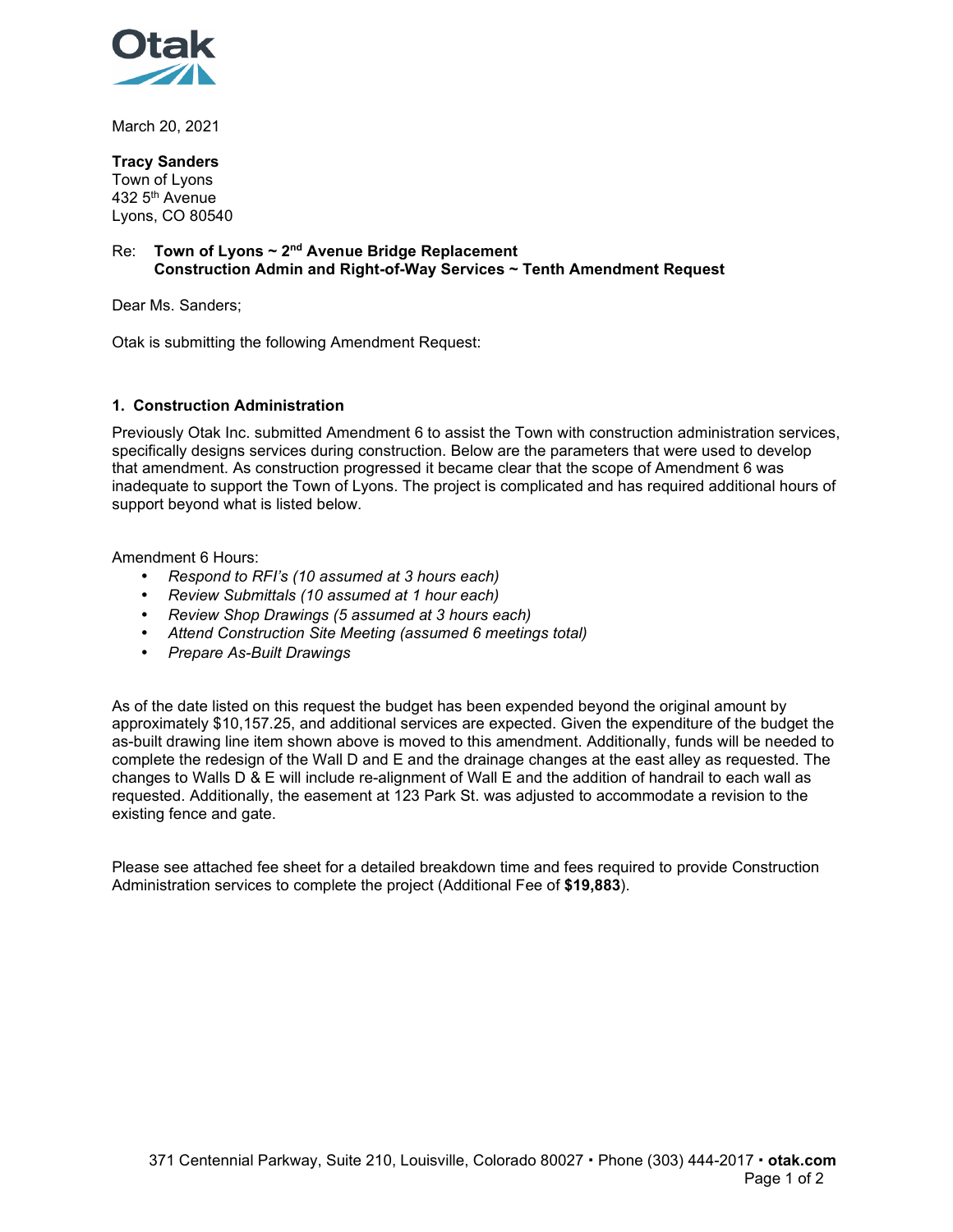

| <b>Tenth Amendment</b><br><b>TOTAL FOR TENTH AMENDMENT</b> | \$19,883.00<br>\$19,833.00 |  |  |  |  |  |
|------------------------------------------------------------|----------------------------|--|--|--|--|--|
| <b>Original Contract Amount</b>                            | \$211,292.00               |  |  |  |  |  |
| <b>Previous Amendments</b>                                 | \$246,947.00               |  |  |  |  |  |
| Tenth Amendment (This Request)                             | \$19,883.00                |  |  |  |  |  |
| TOTAL REVISED CONTRACT AMOUNT                              | \$478,122.00               |  |  |  |  |  |

Please call or email if you have questions regarding this Additional Services Request.

Respectfully Submitted,

Adly h. Myst

**Jeff Meyer, PE Senior Project Manager Otak, Inc.**